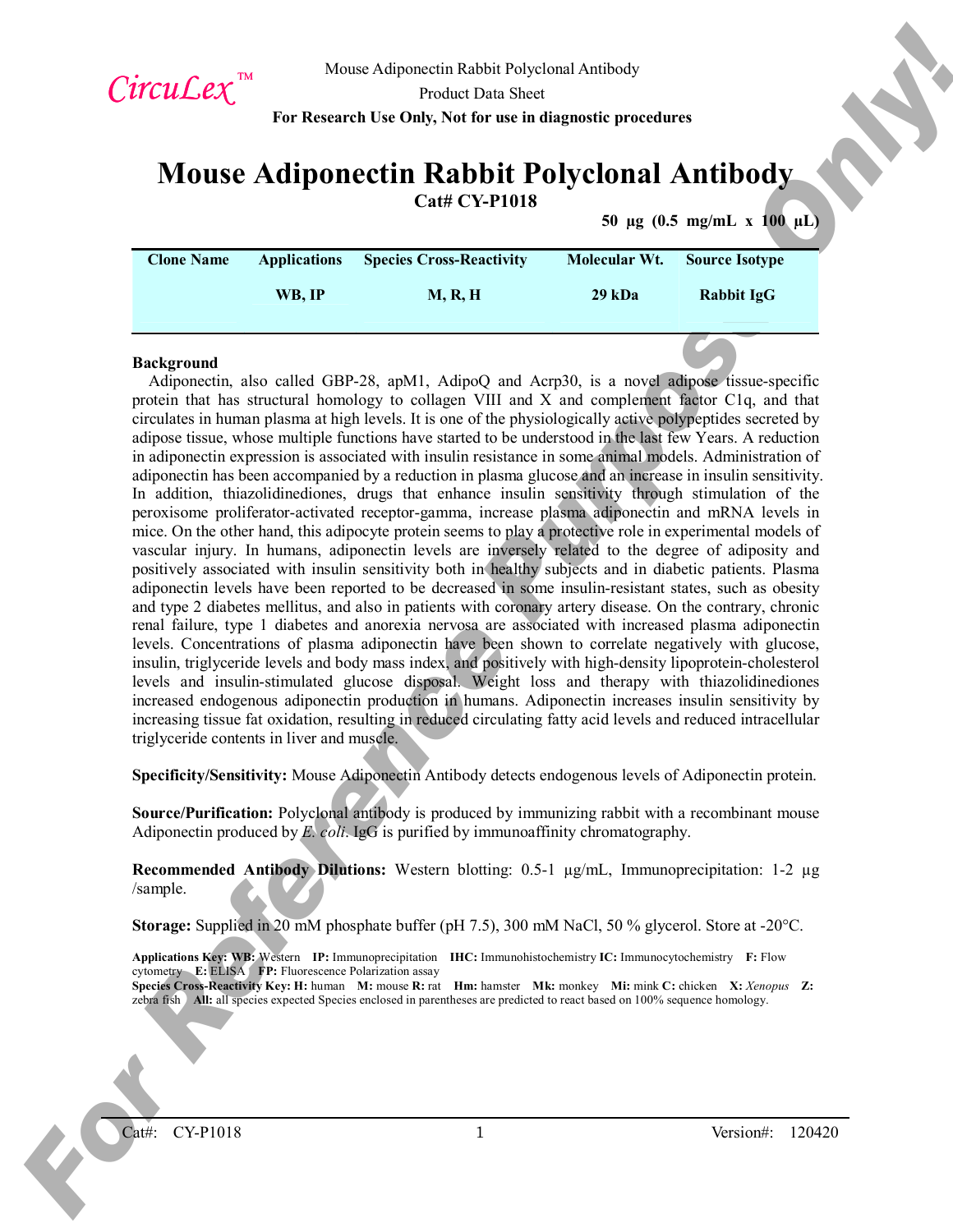

# Mouse Adiponectin Rabbit Polyclonal Antibody Product Data Sheet **For Research Use Only, Not for use in diagnostic procedures**

#### **General References:**

- 1. Yamauchi T, Kamon J, Waki H, Terauchi Y, Kubota N, Hara K, Mori Y, Ide T, Murakami K, Tsuboyama-Kasaoka N, Ezaki O, Akanuma Y, Gavrilova O, Vinson C, Reitman ML, Kagechika H, Shudo K, Yoda M, Nakano Y, Tobe K, Nagai R, Kimura S, Tomita M, Froguel P, Kadowaki T: The fat derived hormone adiponectin reverses insulin resistance associated with both lipoatrophy and obesity*. Nat Med* **7**: 941–946, 2001
- 2. Weyer C, Funahashi T, Tanaka S, Hotta K, Matsuzawa Y, Pratley RE, Tataranni PA: Hypoadiponectimia in obesity and type 2 diabetes: close association with insulin resistance and hyperinsulinemia. *J Clin Endocrinol Metab* **86**: 1930–1935, 2001
- 3. Maeda N, Takahashi M, Funahashi T, Kihara S, Nishizawa H, Kishida K, Nagaretani H, Matsuda M, Komuro R, Ouchi N, Kuriyama H, Hotta K, Nakamura T, Shimomura I, Matsuzawa Y: PPAR gamma ligands increase expression and plasma concentrations of adiponectin an adipose derived protein. *Diabetes* **50**: 2094–2099, 2001
- 4. Yang WS, Jeng CY, Wu TJ, Tanaka S, Funahashi T, Matsuzawa Y, Wang JP, Chen CL, Tai TY, Chuang LM: Synthetic peroxisome proliferator-activated receptor-gamma agonist, rosiglitazone, increases plasma levels of adiponectin in type 2 diabetic patients. *Diabetes Care* **25**: 376–380, 2002
- 5. Combs TP, Wagner JA, Berger J, Doebber T, Wang WJ, Zhang BB, Tanen M, Berg AH, O'Rahilly S, Savage DB, Chatterjee K, Weiss S, Larson PJ, Gottesdiener KM, Gertz BJ, Charron MJ, Scherer PE, Moller DE: Induction of adipocyte complement related protein of 30 kilodaltons by PPAR-gamma agonists: a potential mechanism of insulin sensitization. *Endocrinology* **143**: 998–1007, 2002

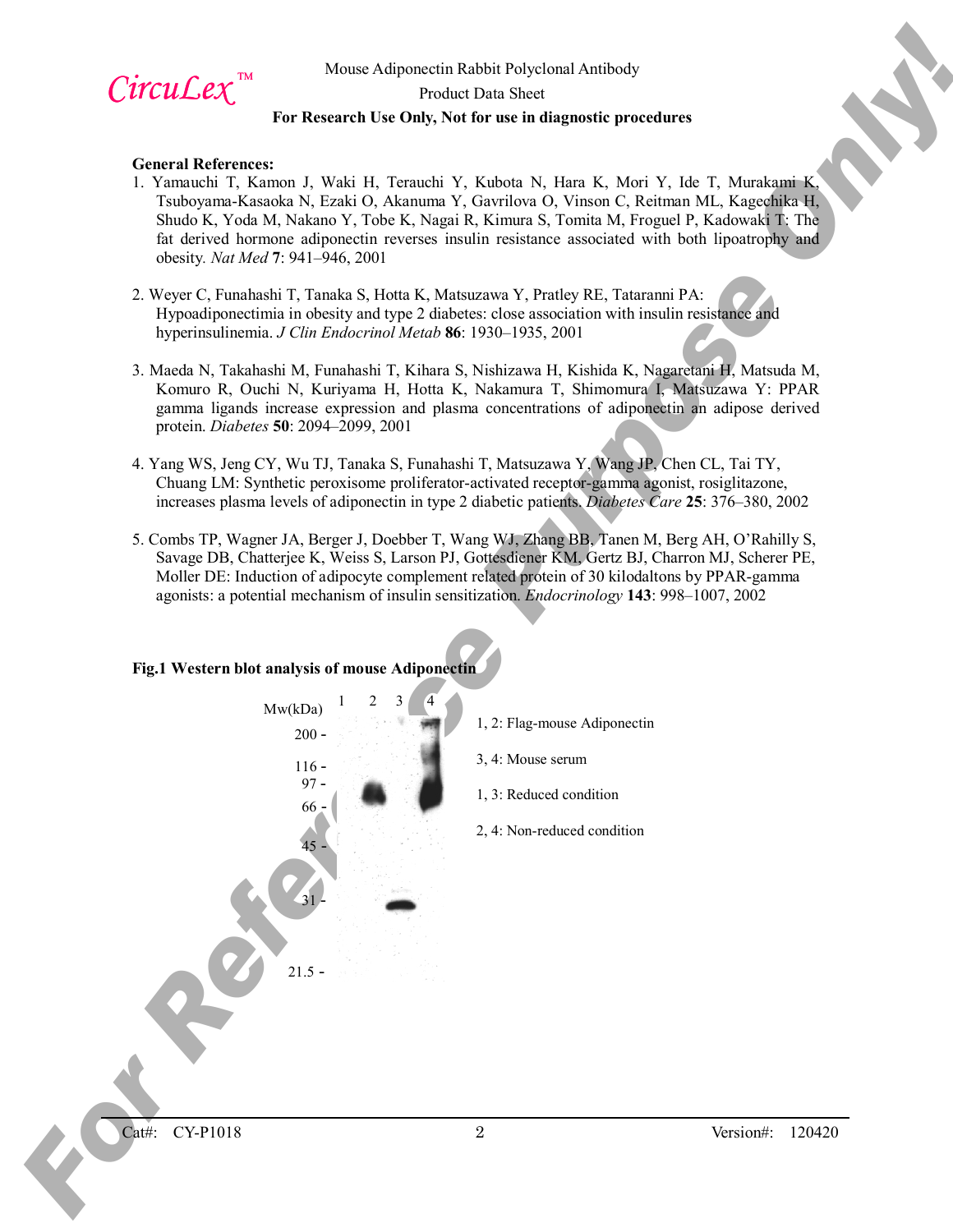

Mouse Adiponectin Rabbit Polyclonal Antibody

Product Data Sheet

# **For Research Use Only, Not for use in diagnostic procedures**

## **Western Immunoblotting Protocol**

#### **Solutions and Reagents**

*Note: Prepare solutions with Milli-Q or equivalently purified water.*

**Transfer Buffer:** 25 mM Tris base, 0.2 M glycine, 20% methanol (pH 8.5)

**SDS Sample Buffer (1X):** 62.5 mM Tris-HCl (pH 6.8 at 25°C), 2% w/v SDS, 10% glycerol, 50 mM DTT, 0.01% w/v bromophenol blue or phenol red

**Blocking Buffer:** 1X TBS, 0.1% Tween-20 with 5% w/v nonfat dry milk; for 150 mL, add 15 mL 10X TBS to 135 mL water, mix. Add 7.5 g nonfat dry milk and mix well. While stirring, add 0.15 mL Tween-20 (100%).

**10X TBS (Tris-buffered saline):** To prepare 1 liter of 10X TBS: 24.2 g Tris base, 80 g NaCl; adjust pH to 7.6 with HCl (use at 1X).

**Primary Antibody Dilution Buffer:** 1X TBS, 0.1% Tween-20 with 5% blocking agent for 20 mL, add 2 mL 10X TBS to 18 ml water, mix. Add 1.0 g BSA and mix well. While stirring, add 20  $\mu$ L Tween-20  $(100\%)$ .

**Chemiluminescent HRP Detection:** secondary anti-rabbit IgG antibody conjugated to horseradish peroxidase (HRP), ECL™ chemiluminescent reagent (Amersham Pharmacia)

**Wash Buffer TBS/T:** 1X TBS, 0.1% Tween-20

**Blotting Membrane:** This protocol has been optimized for nitrocellulose membranes, which we recommend. PVDF membranes may also be used.

#### **Protein Blotting**

A general protocol for sample preparation is described below.

- 1. Treat cells by adding fresh media containing regulator for desired time.
- 2. Aspirate media from cultures; wash cells with 1X PBS; aspirate.
- **CITCLICEX,**<sup>284</sup> More Adipancella Rabid Forestand Antibaly<br> **For Reverse Only 2006** Data Sheet Control of the set in disparatio procedure.<br> **For Reference Purpose only 2006** Data Sheet Control of the set in disparatio pr 3. Lyse cells by adding 1X SDS Sample Buffer (100 µL per well of 6-well plate or 500 µL per plate of 10 cm2 plate). Immediately scrape the cells off the plate and transfer the extract to a microcentrifuge tube. Keep on ice.
	- 4. Sonicate for 10–15 seconds to shear DNA and reduce sample viscosity.
	- 5. Heat a 20 µL sample to 95–100°C for 5 minutes, cool on ice.
	- 6. Microcentrifuge for 5 minutes.
	- 7. Load 20  $\mu$ L onto SDS-PAGE gel (10 cm x 10 cm).
	- 8. Electrotransfer to nitrocellulose membrane.

## **Membrane Blocking and Antibody Incubations**

*Note: Volumes are for 10 cm x 10 cm (100 cm<sup>2</sup> ) of membrane; for different sized membranes, adjust volumes accordingly.*

- 1. (Optional) After transfer, wash nitrocellulose membrane with 25 mL TBS for 5 minutes at room temperature.
- 2. Incubate membrane in 25 mL of Blocking Buffer for 1 hour at room temperature.
- 3. Wash 3 times for 5 minutes each with 15 ml of TBS/T.
- 4. Incubate membrane and primary antibody (at the appropriate dilution) in 10 mL Primary Antibody Dilution Buffer with gentle agitation overnight at 4°C.
- 5. Wash 3 times for 5 minutes each with 15 mL of TBS/T.
- 6. Incubate membrane with HRP-conjugated secondary antibody (1:3000 in 10 mL of Blocking Buffer with gentle agitation for 1 hour at room temperature.
- 7. Wash 3 times for 5 minutes each with 15 mL of TBS/T.